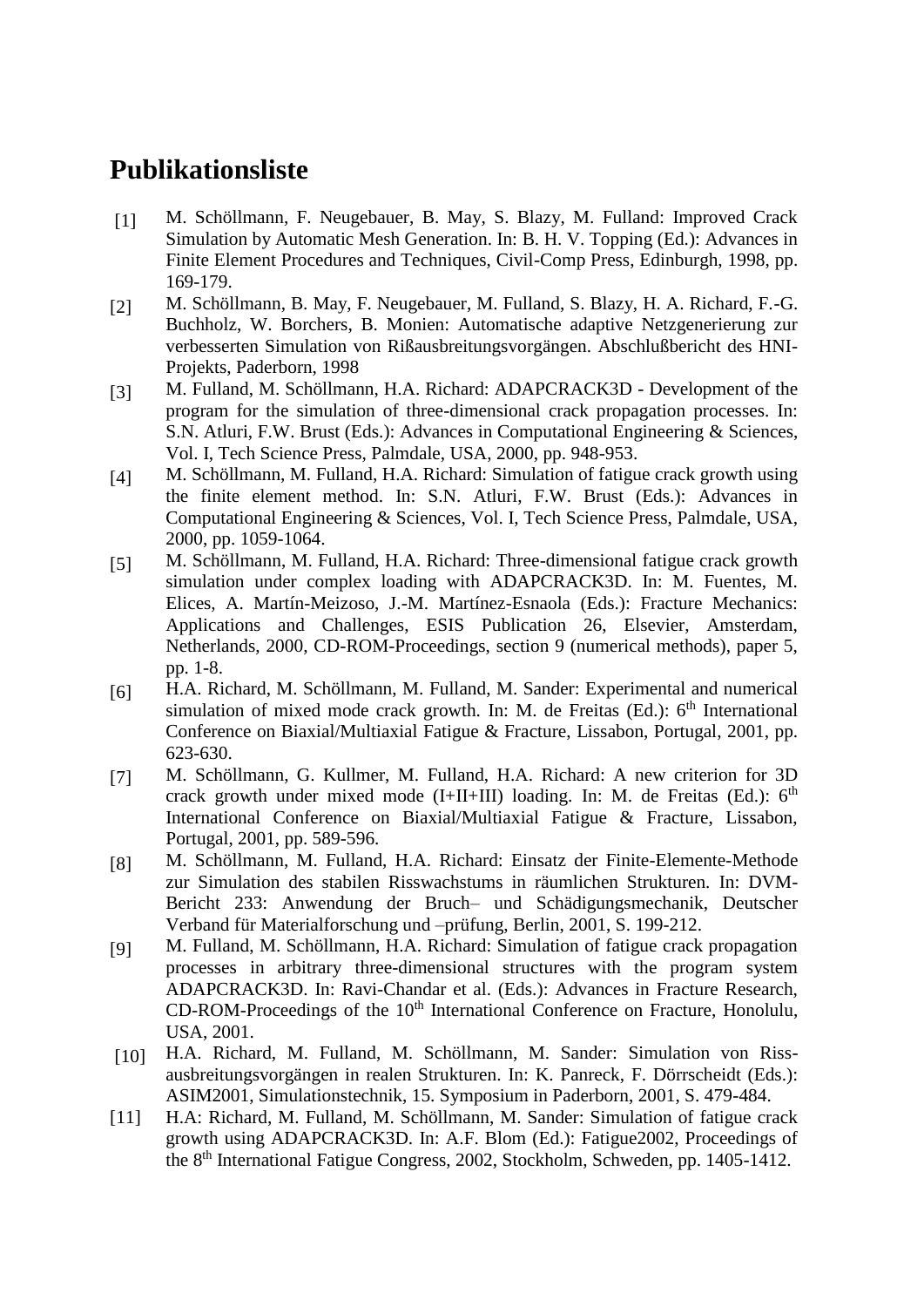- [12] H. A. Richard, M. Schöllmann, M. Fulland: Crack growth in three-dimensional structures. In: A. Neimitz et al: ECF 14 - Fracture Mechanics Beyond 2000, Proceedings of the 14<sup>th</sup> International Conference on Fracture, Poland, Volume III, 2002, pp. 69-76.
- [13] M. Fulland: Risssimulationen in dreidimensionalen Strukturen mit automatischer adaptiver Finite-Elemente-Netzgenerierung, Fortschritt-Bericht VDI, Reihe 18: Mechanik/Bruchmechanik Nr. 280, VDI-Verlag, Düsseldorf, 2003.
- [14] M. Schöllmann, H.A. Richard, G. Kullmer, M. Fulland: A new citerion for the prediction of crack development in multiaxially loaded structures. International Journal of Fracture, Vol. 117, pp. 129-141.
- [15] M. Schöllmann, M. Fulland, H.A. Richard: Development of a new software for adaptive crack growth simulations in 3D structures. In: Engineering Fracture Mechanics 70,Pergamon Press, Elsevier Science, 2003, S. 249-268.
- [16] H. A. Richard, M. Fulland, F.-G. Buchholz, M. Schöllmann: 3D Fracture Criteria for Structures with Cracks. In: Steel research 74 (2003), No. 8, August, pp.491-497.
- [17] H. A. Richard, M. Sander, M. Fulland: Fatigue crack paths under complex loading. In: A. Carpinteri, L. Pook (Eds.): CD-ROM Proceedings of International Conference of Fatigue Crack Paths (FCP2003), Parma, 2003.
- [18] H. A. Richard, M. Schöllmann, F.-G. Buchholz, M. Fulland: Comparison of 3D-Fracture criteria. In: DVM-Berichte 235, Fortschritte der Bruch- und Schädigungsmechanik, Deutscher Verband für Materialforschung und -prüfung e. V. Berlin, 2003, S. 335-348.
- [19] M. Fulland: Risswachstumssimulation in Bauteilen und Strukturen mit ADAPCKRACK3D. In: H.A. Richard, M. Sander (Eds.): Ermüdungsrissausbreitung, Fachgruppe Angewandte Mechanik, Paderborn, 2003.
- [20] M. Fulland, H.A. Richard: Application of the FE-Method to the Simulation of Fatigue Crack Growth in real Structures. In: Steel research 74 (2003), No. 9, pp. 584-590.
- [21] M. Fulland, H. A. Richard: Finite-Element-based fatigue crack growth simulation in real structures. In: F.G. Buchholz, H.A. Richard, M.H. Aliabadi (Eds.): Advances in Fracture Mechanics, Trans Tech Publications, Zuerich, 2003, pp. 79-84.
- [22] M. Fulland, H. A. Richard: Numerical Determination of crack paths in threedimensional structures with the program system ADAPCRACK3D. In: A. Carpinteri, L. Pook (Eds.): CD-ROM Proceedings of International Conference of Fatigue Crack Paths (FCP2003), Parma, 2003.
- [23] M. Fulland, H. A. Richard: Simulation des Ermüdungsrisswachstums in realen Strukturen mittels der FE-Methode. In: DVM-Berichte 235, Fortschritte der Bruchund Schädigungsmechanik, Deutscher Verband für Materialforschung und –prüfung e. V. Berlin, 2003, S. 29-38.
- [24] H. A. Richard, M. Fulland, M. Sander, G. Kullmer: Bruchmechanische Untersuchungen zum ICE-Radreifenbruch. DVM-Berichte 236, Fortschritte der Bruch- und Schädigungsmechanik, Deutscher Verband für Materialforschung und prüfung e. V. Berlin, 2004, S. 105-119.
- [25] H. A. Richard, M. Sander, G. Kullmer, M. Fulland: Finite-Elemente-Simulation im Vergleich zur Realität. In: Materialprüfung, 9, 2004, S. 441-448.
- [26] M. Fulland, V. Lazarus: Numerical simulations of crack front twisting under consideration of local Mode II and / or global Mode III effects. In: Z.H. Yao, M.W. Yuan, W.X. Zhong (Eds.): Computational Mechanics, CD-Rom Proceedings of WCCM IV. 6th World Congress on Computational Mechanics, Peking, China, Springer, 2004.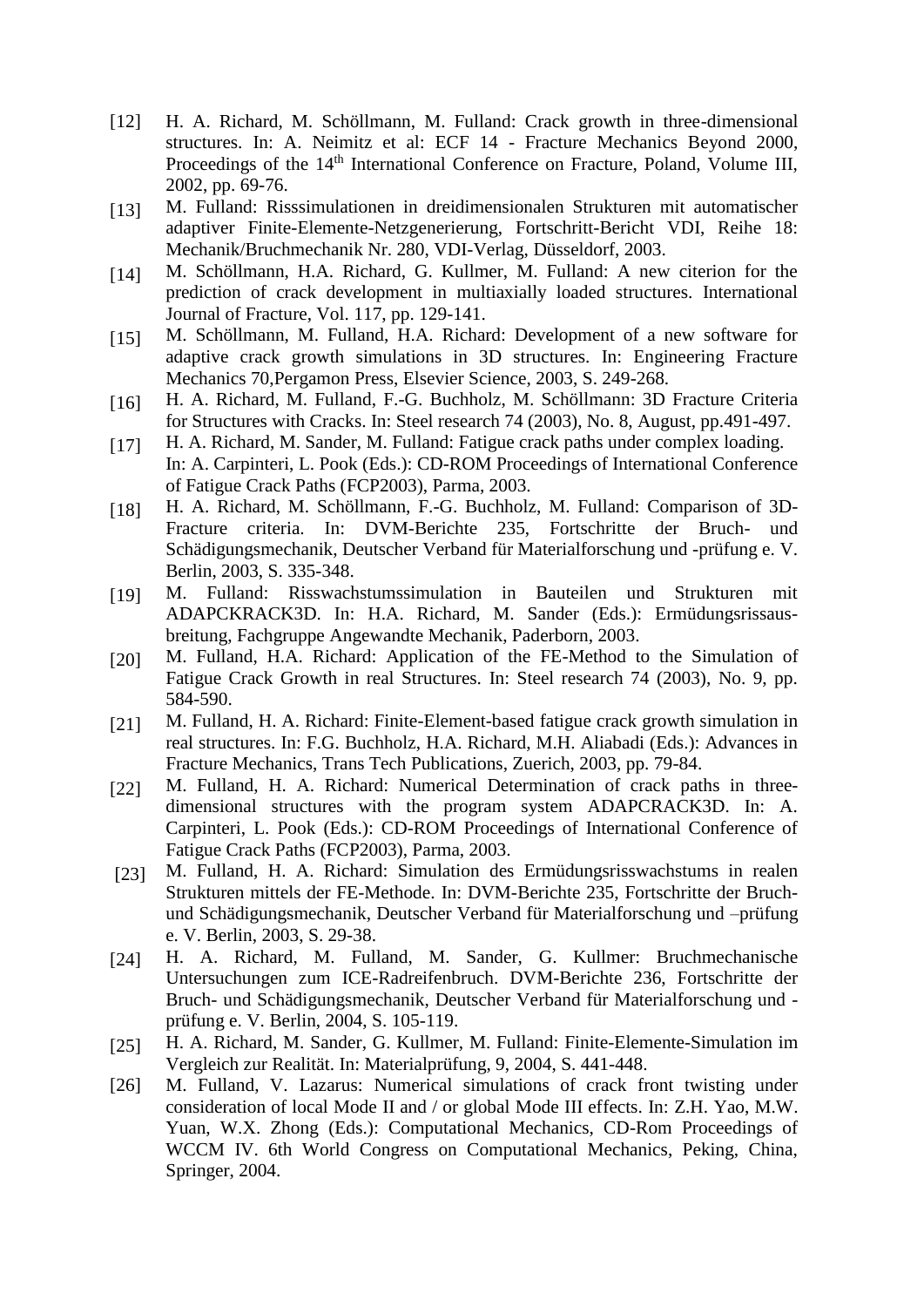- [27] H. A. Richard, M. Sander, M Fulland, G. Kullmer: Bruchmechanische Analysen für HGV Radreifen*.* In: Eisenbahningenieurkalender 2005, S. 169-180.
- [28] H.A. Richard, M. Sander, M. Fulland, G. Kullmer: Numerical and Experimental Investigations on Fatigue Crack Growth in a Wheel of the German High Speed Train ICE. In: Proceedings of ICF11,  $11<sup>th</sup>$  International Conference on Fracture, 2005, Torino, Italy.
- [29] M. Fulland, H.A. Richard: Numerical three-dimensional crack growth simulation for components with multiple cracks. In: Proceedings of ICF11,  $11<sup>th</sup>$  International Conference on Fracture, 2005, Torino, Italy.
- [30] H. A. Richard, M. Fulland, M. Sander: Theoretical crack path prediction. In: Fatigue & Fracture of Engineering Materials and Structures, Volume 28, 2005, pp.3-12.
- [31] H. A. Richard, M. Fulland, M. Sander, G. Kullmer: Fracture in a rubber sprung railway wheel. In: Engineering Failure Analysis, Volume 12, 2005, pp. 986-999.
- [32] F.G. Buchholz, J. Wiebesiek, M. Fulland, H. A. Richard: Comparison of Computational 3D Crack Path Simulations with Experimental Findings for 3PB-Specimen with Inclined Crack Planes. In: Proceedings of 4th International Conference on Fracture and Damage Mechanics (FDM2005), Mallorca, 2005.
- [33] M. Fulland, H. A. Richard: FE-Simulation der Rissausbreitung in dreidimensionalen Strukturen. In: Tagungsband 17. deutschsprachige ABAQUS-Benutzerkonferenz, 19.-20.09.2005, Nürnberg.
- [34] H. A. Richard, M. Fulland, M. Sander: Fracture mechanical assessment of crack growth in real structures. 9th International Fatigue Congress, Fatigue 2006, 14.- 19.05.2006, Atlanta.
- [35] M. Fulland, H.A. Richard: Wachstum von Mixed-Mode-Rissen. In: DVM-Bericht 238, Technische Sicherheit, Zuverlässigkeit und Lebensdauer; Themenschwerpunkt: Bruchmechanik von Grenzflächen, Deutscher Verband für Materialforschung und -prüfung e. V., Berlin, 2006, pp. 297-306.
- [36] M. Fulland, H.A. Richard, M. Sander, G. Kullmer: Fatigue crack propagation in the frame of a hydraulic press. In: CD-Rom-Proceedings: International Conference on Crack Paths, CP2006, Parma, Italy.
- [37] H. A. Richard, M. Fulland, M. Sander, G. Kullmer: Examples of Fatigue Crack Growth in Real Structures. Invited Lecture: International Conference on Crack Path 2006, CP2006, Parma, Italy.
- [38] M. Fulland, M. Sander, H. A. Richard: Three-dimensional crack growth simulation for a slat track. LMS European User's Conference 2006, 22./23.3.2006, Munich.
- [39] M. Sander, H. A. Richard, M. Fulland: Lebensdauervorhersage von Radsatzkomponenten auf bruchmechanischer Basis. 4. Fachtagung "ZfP im Eisenbahnwesen", 2006,Wittenberge.
- [40] F.-G. Buchholz, J. Wiebesiek, M. Fulland, H. A. Richard: Comparison of Computational Crack Path Predictions with Experimental Findings for a Quarter-Circular Surface Crack in a Shaft under Torsion. 6th International Conference on Fracture and Damage Mechanics, 17.-19.07.2007, Madeira, Portugal.
- [41] M. Fulland, M. Sander, H. A. Richard, M. Hack, G. van der Linden, P. Guillaume: Simulation der Ermüdungsrissausbreitung in einem Slat Track. In: DVM-Bericht 239, Bruchmechanik und Bauteilsicherheit, Themenschwerpunkt: Ermüdungsbruch, Deutscher Verband für Materialforschung und -prüfung e. V., Berlin, 2007, pp. 123- 132.
- [42] M. Fulland, M. Steigemann, H. A. Richard, M. Specovius-Neugebauer: Numerical determination of fatigue crack growth in isotropic and anisotropic materials. Proceedings: 6th International Congress on Industrial and Applied Mathematics (ICIAM07 / GAMM Annual Meeting 2007), 16.-20.07.2007, Zürich.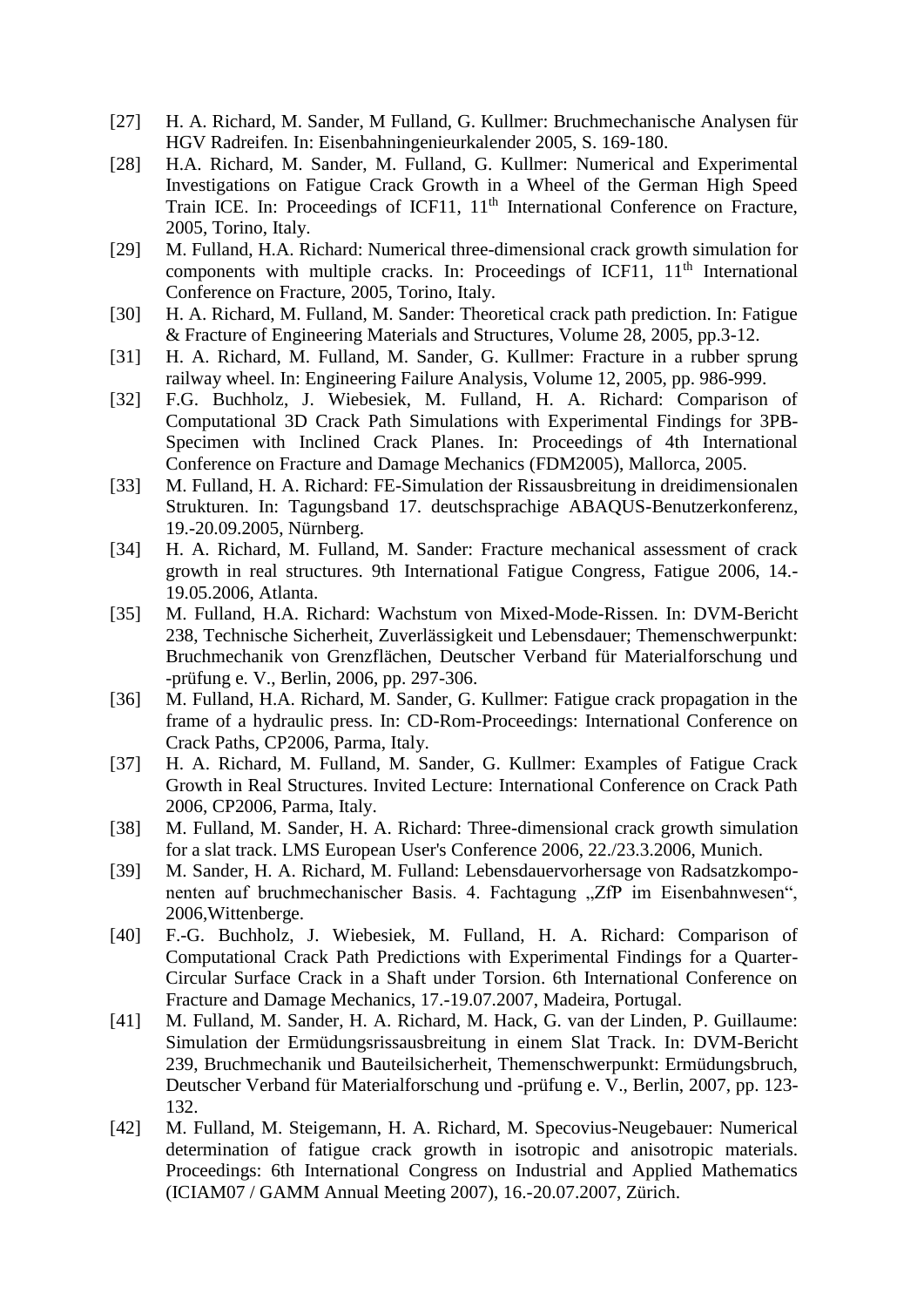- [43] M. Steigemann, M. Fulland, M. Specovius-Neugebauer, H. A. Richard: Computation of stress intensity factors in a plane homogeneous anisotropic solid. Proceedings: 6th International Congress on Industrial and Applied Mathematics (ICIAM07 / GAMM Annual Meeting 2007) 16.-20.07.2007, Zürich.
- [44] H. A. Richard, M. Sander, M. Fulland, G. Kullmer: Development of Fatigue Crack Growth in real Structures. In: Engineering Fracture Mechanics, 75, 2008, pp. 331- 340.
- [45] M. Fulland, M. Sander, G. Kullmer, H. A. Richard: Analysis of fatigue crack propagation in the frame of a hydraulic press. In: Engineering Fracture Mechanics 75, 2008, pp. 892-900.
- [46] M. Steigemann, M. Fulland: On the Computation of the Pure Neumann Problem in 2-dimensional Elasticity. In: Int. Journal of Fracture, Vol. 146, 2007, pp. 265-277.
- [47] F.-G. Buchholz, J. Wiebesiek, V. Teichrieb, M. Fulland: Fatigue Crack Growth and Experimental Findings for SEN-Specimens Under Different Loadings. Proceedings of 7th Int. Conference on Fracture and Strength of Solids, 27.-30.08.07, Urumqi, China.
- [48] F.-G. Buchholz, M. Fulland, G. Kullmer, H.A. Richard: Recent Advances in the Computational Simulation of 3D Fatigue Crack Growth. Proceedings of ICCES07, Int. Conference on Computational & Experimental Engineering and Sciences, 02.- 06.01.07, Miami, USA.
- [49] M. Fulland, M. Steigemann, H.A. Richard, M. Specovius-Neugebauer: Numerische Bestimmung des Ermüdungsrisswachstums in inhomogenen Materialien. In: DVM-Bericht 240, Zuverlässigkeit von Bauteilen durch bruchmechanische Bewertung: Regelwerke, Anwendungen und Trends, Deutscher Verband für Materialforschung und -prüfung e. V., Berlin, 2008, pp.83-92.
- [50] M. Steigemann, M. Fulland, M. Specovius-Neugebauer, H.A. Richard: Der Einfluss von Inhomogenitäten auf die Rissfortpflanzung in ebenen Strukturen. In: DVM-Bericht 240, Zuverlässigkeit von Bauteilen durch bruchmechanische Bewertung: Regelwerke, Anwendungen und Trends, Deutscher Verband für Materialforschung und -prüfung e. V., Berlin, 2008, pp.299-308.
- [51] M. Sander, H. A. Richard, M. Fulland, G. Kullmer: Untersuchungen zum Risswachstum - beispielhaft an Radsatzwelle und Drehgestellen. 5. Fachtagung "ZfP im Eisenbahnwesen", Wittenberge, 2008.
- [52] M. Steigemann, M. Fulland, M. Specovius-Neugebauer, H.A. Richard: Crack propagation in anisotropic inhomogeneous 2-D-structures. In: Proceedings of ECF  $17 - 17<sup>th</sup>$  European Conference on Fracture, Brno, Czech Republic, 2008.
- [53] M. Fulland, M. Steigemann, H.A. Richard, M. Specovius-Neugebauer: Numerical determination of fatigue crack growth in 3D structures consisting of nonhomogeneous and/or non-isotropic materials. In: Proceedings of ECF  $17 - 17<sup>th</sup>$ European Conference on Fracture, Brno, Czech Republic, 2008.
- [54] V. Lazarus, F.-G. Buchholz, M. Fulland, J. Wiebesiek: Comparison of predictions by mode II or mode III criteria on crack front twisting in three or four point bending experiments. In: International Journal of Fracture, 153, 2008, pp. 141-151.
- [55] M. Fulland, M. Steigemann, H.A. Richard, M. Specovius-Neugebauer: Automatic simulation of fatigue crack growth in three-dimensional structures consisting of functionally graded materials. Proceedings of  $ICF12 - 12<sup>th</sup>$  International Conference on Fracture, Ottawa, Canada, 2009.
- [56] M. Specovius-Neugebauer, M. Fulland, S.A. Nazarov, H.A. Richard, M. Steigemann: Irwin's crack closure integral and the calculation of mode-I,II stress intensity factors in anisotropic elastic media. Proceedings of ICF12 -  $12<sup>th</sup>$ International Conference on Fracture, Ottawa, Canada, 2009.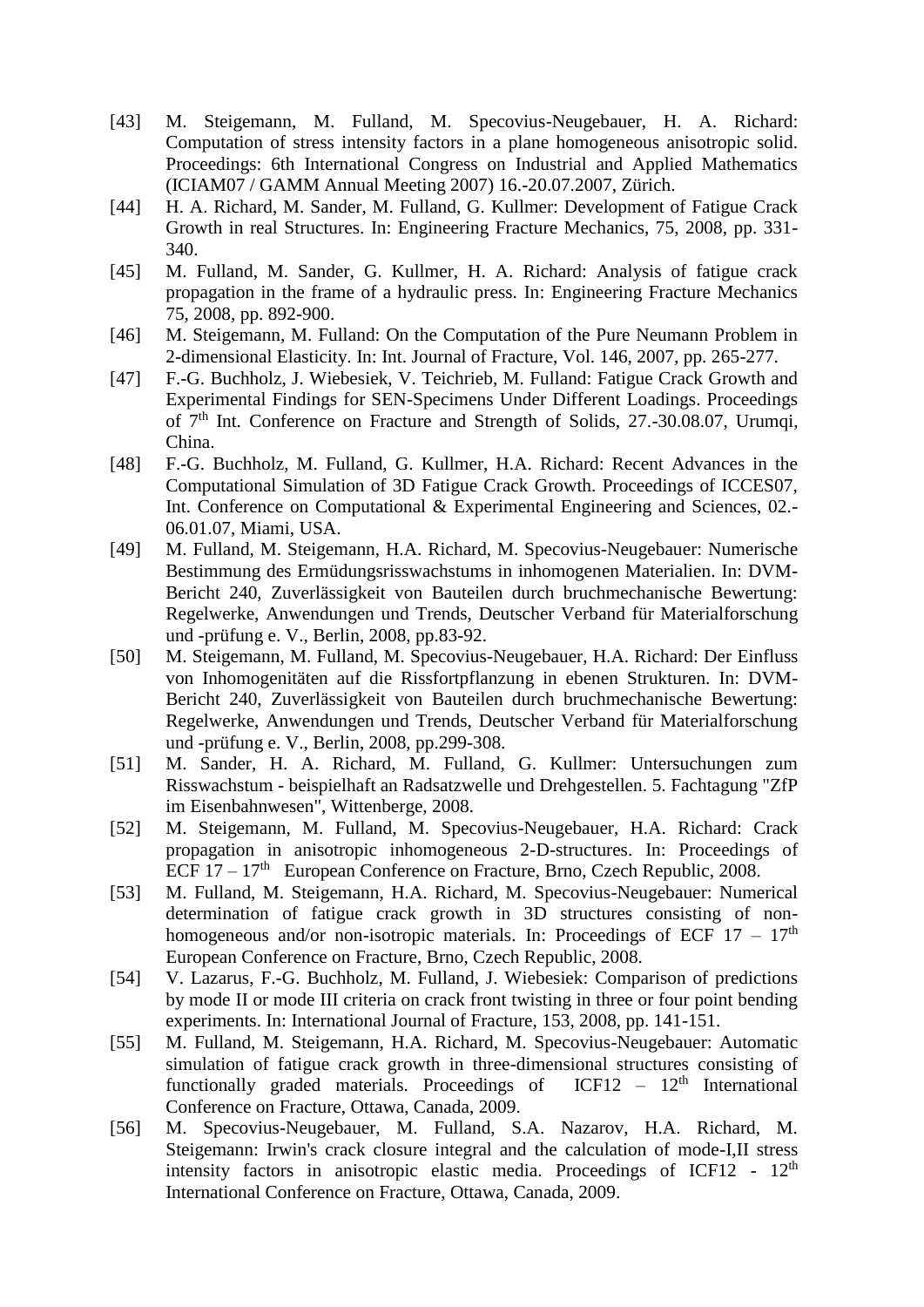- [57] M. Steigemann, M. Fulland, M. Specovius-Neugebauer, H.A. Richard: Fatigue crack growth in two-dimensional structures consisting of functionally graded materials. Proceedings of ICF12 - 12<sup>th</sup> International Conference on Fracture, Ottawa, Canada, 2009.
- [58] M. Specovius-Neugebauer, M. Fulland, S.A. Nazarov, H.A. Richard, M. Steigemann: Die MVCCI-Methode zur Berechnung von Mode-I,II Spannungsintensitätsfaktoren bei ebenen Anisotropien. In: DVM-Bericht 241, Bruchmechanische Werkstoff- und Bauteilbewertung: Beanspruchungsanalyse, Prüfmethoden und Anwendungen, Deutscher Verband für Materialforschung und prüfung e.V., Berlin, 2009, pp. 107-114.
- [59] M. Steigemann, M. Fulland, M. Specovius-Neugebauer, H.A. Richard: Rissausbreitung in funktional gradierten ebenen Strukturen. In: DVM-Bericht 241, Bruchmechanische Werkstoff- und Bauteilbewertung: Beanspruchungsanalyse, Prüfmethoden und Anwendungen, Deutscher Verband für Materialforschung und prüfung e.V., Berlin, 2009, pp. 303-312.
- [60] M. Fulland, M. Steigemann, H.A. Richard, M. Specovius-Neugebauer: Simulation der Rissausbreitung in Strukturen mit inhomogenen Materialeigenschaften. In: DVM-Bericht 241, Bruchmechanische Werkstoff- und Bauteilbewertung: Beanspruchungsanalyse, Prüfmethoden und Anwendungen, Deutscher Verband für Materialforschung und -prüfung e.V., Berlin, 2009, pp. 201-210.
- [61] M. Steigemann, M. Fulland, M. Specovius-Neugebauer, H.A. Richard: Crack paths in functionally graded materials. In: Proceedings of CP 2009 – International Conference on Crack Paths, 2009, Vicenza, Italy.
- [62] M. Fulland, M. Steigemann, H.A. Richard, M. Specovius-Neugebauer: Numerical simulation of crack paths in materials with a functional gradation perpendicular to the crack orientation. In: Proceedings of CP 2009 – International Conference on Crack Paths, 2009, Vicenza, Italy.
- [63] V. Kloster, M. Fulland, H.A. Richard, B. Wiedemeier, J. Niendorf: Risswachstum in Strukturen mit gradierten Materialeigenschaften. In: DVM-Bericht 242, Bruchmechanische Werkstoff- und Bauteilbewertung: Beanspruchungsanalyse, Prüfmethoden und Anwendungen, Deutscher Verband für Materialforschung und prüfung e.V., Berlin, 2010, pp. 113-122.
- [64] M. Fulland, M. Steigemann, H.A. Richard, M. Specovius-Neugebauer: Development of stress intensities for cracks in FGMs with orientation perpendicular and parallel to the gradation. In: Proceedings of ECF18 -  $18<sup>th</sup>$  European Conference on Fracture, Dresden, 2010.
- [65] G. Biallas, M. Fulland: Fatigue Crack Growth in AA2024/AA2124+25%SIC Bimaterial. In: Proceedings of ECF18 - 18<sup>th</sup> European Conference on Fracture, Dresden, 2010.
- [66] H.A. Richard, M. Fulland, G. Kullmer, N.H. Schirmeisen: Experimental and numerical investigation of 3D mixed-mode crack problems in structures. In: Journal of Structural Durability and Health Monitoring, Vol. 6, No.3, 2010.
- [67] M. Steigemann, M. Specovius-Neugebauer, M. Fulland, H.A. Richard: Simulation of crack paths in functionally graded materials. In: Engineering Fracture Mechanics 77, 2010, pp. 2145-2157.
- [68] G. Biallas, M. Fulland: Rissfortschritt in reibrührgeschweißten T-Stößen Einfluss von Eigenspannungen, Mikrostruktur und Versteifung. In: DVM-Bericht 243, Bruchmechanische Werkstoff- und Bauteilbewertung: Beanspruchungsanalyse, Prüfmethoden und Anwendungen, Deutscher Verband für Materialforschung und prüfung e.V., Berlin, 2011, pp. 45-54.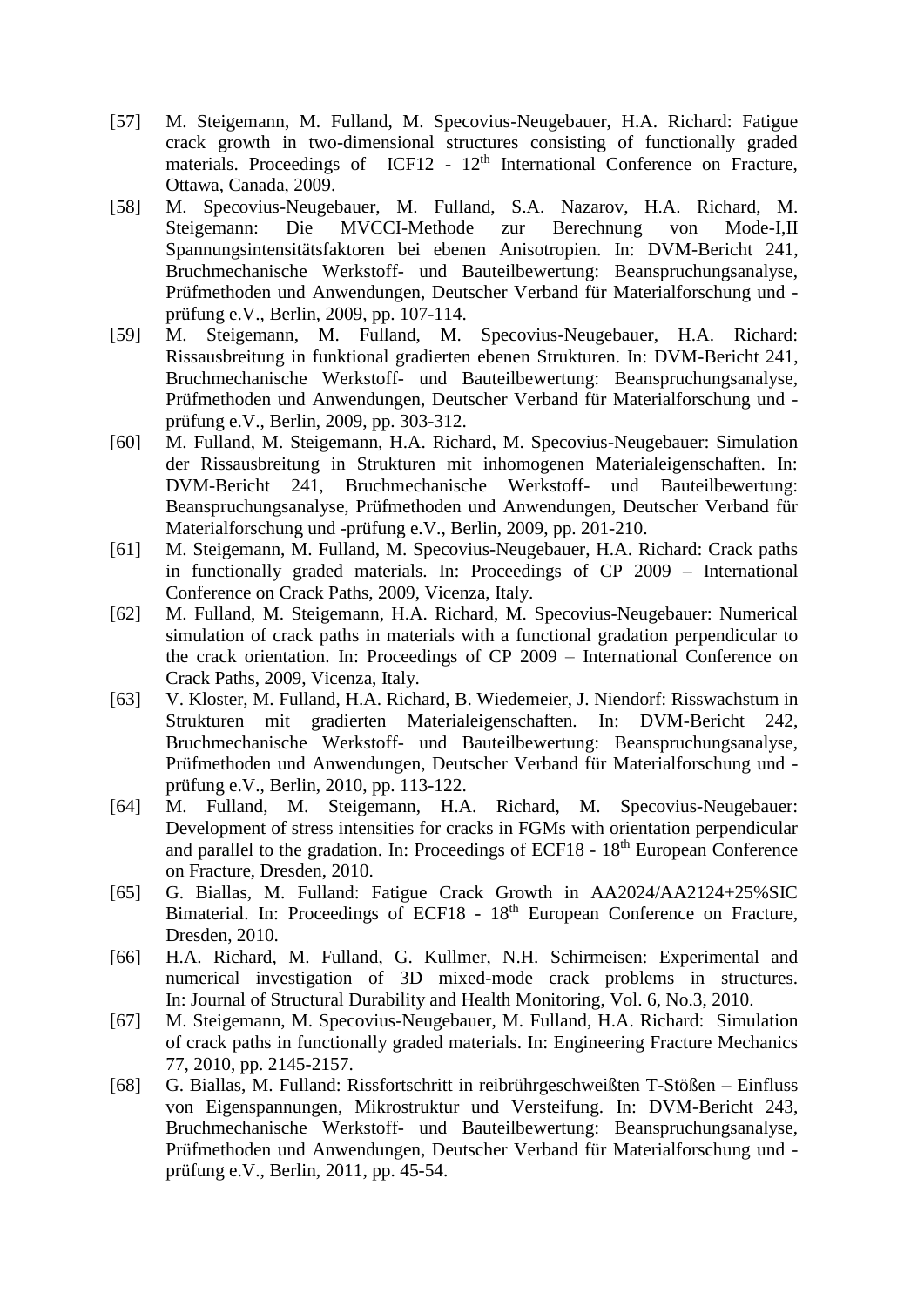- [69] M. Fulland, H. A. Richard, M. Steigemann, B. Schramm: Rissausbreitungssimulationen in nicht-homogenen Materialien. In: DVM-Bericht 243, Bruchmechanische Werkstoff- und Bauteilbewertung: Beanspruchungsanalyse, Prüfmethoden und Anwendungen, Deutscher Verband für Materialforschung und prüfung e.V., Berlin, 2011, pp. 245-254.
- [70] B. Schramm, H.A. Richard, M. Fulland, V. Kloster: Numerische Simulation des Risswachstums in einer Flanschwelle aus gradiertem Material. In: DVM-Bericht 243, Bruchmechanische Werkstoff- und Bauteilbewertung: Beanspruchungsanalyse, Prüfmethoden und Anwendungen, Deutscher Verband für Materialforschung und prüfung e.V., Berlin, 2011, pp. 85-94.
- [71] B. Schramm, H. A. Richard, M. Fulland, V. Kloster: Numeric Simulation of fatigue crack growth in a material graded structure. In: Key Engineering materials Vols. 488-489, Trans Tech Publications, Schweiz, 2011, S. 109-112.
- [72] M. Fulland, M. Steigemann, H.A. Richard, M. Specovius-Neugebauer: [Development of stress intensities for cracks in FGMs with orientation perpendicular](http://www.sciencedirect.com/science/article/pii/S0013794411004395)  [and parallel to the gradation.](http://www.sciencedirect.com/science/article/pii/S0013794411004395) In: Engineering Fracture Mechanics 95, 2012, pp. 37- 44.
- [73] G. Biallas, M. Fulland: Elastische Fehlpassung bei Annäherung der Rissfront an die Grenzschicht zwischen zwei Materialien unterschiedlicher Steifigkeit. In: DVM-Bericht 244, Bruchmechanische Werkstoff- und Bauteilbewertung: Beanspruchungsanalyse, Prüfmethoden und Anwendungen, Deutscher Verband für Materialforschung und -prüfung e.V., Berlin, 2012, pp. 181-190.
- [74] P. Pölchen, S. Keck, M. Fulland: Berücksichtigung von Faserverstärkungen bei der numerischen Rissausbreitungssimulation. In: DVM-Bericht 246, Bruchmechanische Werkstoff- und Bauteilbewertung: Beanspruchungsanalyse, Prüfmethoden und Anwendungen, Deutscher Verband für Materialforschung und -prüfung e.V., Berlin, 2014, pp. 23-32.
- [75] S. Keck, P. Pölchen, M. Fulland: Ermüdungsrisswachstumsuntersuchungen in Naturfaser-Kunststoff-Verbunden. In: DVM-Bericht 246, Bruchmechanische Werkstoff- und Bauteilbewertung: Beanspruchungsanalyse, Prüfmethoden und Anwendungen, Deutscher Verband für Materialforschung und -prüfung e.V., Berlin, 2014, pp. 33-42.
- [76] S. Keck, M. Fulland: Ermittlung von Risswachstumskurven in Naturfaser-Kunststoff-Verbunden. In: DVM-Bericht 247, Bruchmechanische Werkstoff- und Bauteilbewertung: Beanspruchungsanalyse, Prüfmethoden und Anwendungen, Deutscher Verband für Materialforschung und -prüfung e.V., Berlin, 2015, pp. 167- 176.
- [77] S. Keck, M. Fulland: Investigation of crack paths in natural fibre-reinforced composites. In. Proc. of CP2015 – 5th International Conference on Crack Paths, Ferrara, Italien, 2015.
- [78] S. Keck, M. Fulland: Effect of fibre volume fraction and fibre direction on crack paths in flax fibre-reinforced composites. In: Engineering Fracture Mechanics, 167, 2016, pp. 201-209.
- [79] S. Keck, M. Dostalek, M. Fulland: Entwicklung und Validierung einer teilautomatisierten Methode zur Erfassung und Auswertung von Oberflächenrissen an Kompaktzugproben aus faserverstärkten Kunststoffen. . In: DVM-Bericht 249, Bruchmechanische Werkstoff- und Bauteilbewertung: Beanspruchungsanalyse, Prüfmethoden und Anwendungen, Deutscher Verband für Materialforschung und prüfung e.V., Berlin, 2017, pp. 31-40.